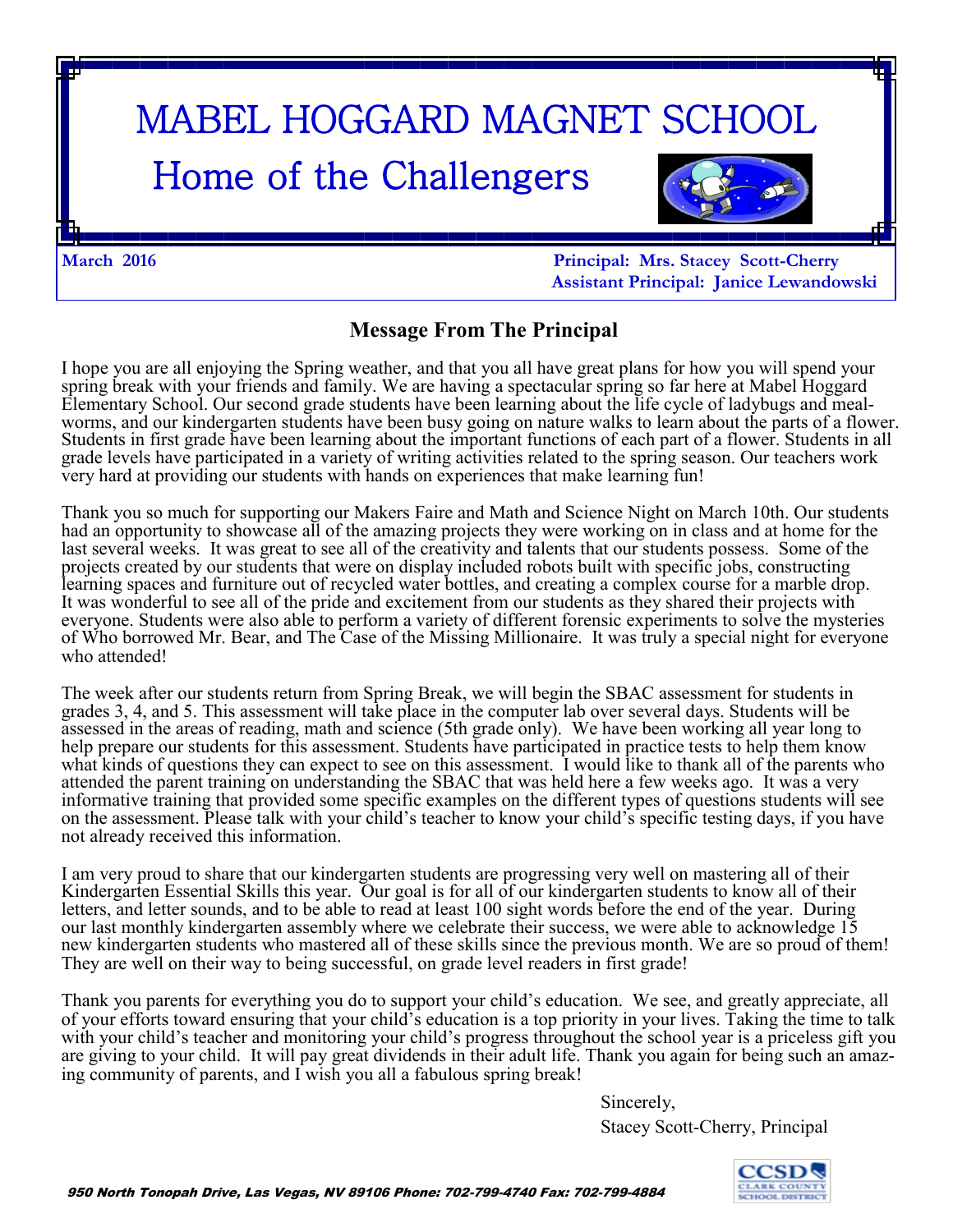

## **NEWS FROM AROUND OUR CAMPUS**

### Fifth Grade GATE Raises More Than \$500 to Fight World Hunger

 **The perfect pet -- in styles as varied as angels and Ninjas, dogs and cats, Harry Potter and Star Wars -- rocked Mabel Hoggard during Math and Science Night and helped fifth-grade GATE students raise \$546.30 to help fight world hunger. The fifth graders decided to make and sell pet rocks upon learning in their unit, Food for Thought, that although there is enough food in the world to feed everybody, the problem is that the food is not distributed equally. They formed their own company, GATE Rocks!, decided on a project, sold stock, conducted research and marketing, planned advertising, managed product development, and much more, giving them a multitude of business and real-life lessons in the process. Every cent, they decided, will go to Heifer International, a reputable charity that provides families with live animals as a way to earn a living.**

**Meanwhile, fourth-grade GATE students are off to a great start teaching the first graders about their exhibits in Explore: The Museum at Mabel Hoggard. Fourth graders worked hard to create engaging and educational lessons and activities. In third grade, deductive thinking has been the focus as students solve the mystery of "The Great Chocolate Caper." They solved logic grids, tackled syllogisms, became master decoders, practiced generalizations, and much more. Testing also is under way for second graders now through the end of April. Eligible students will begin GATE or TAGS classes next fall. Questions can be directed to Ms. Mary Stanley-Larsen, GATE specialist, by email at [mtstanle@interact.ccsd.net](mailto:mtstanle@interact.ccsd.net) or by calling the school.** 

#### Student Leader Lowdown by Jean Reyes and Nathaniel Wilkins

Our second year of Student Leaders is continuing to look bright. We collected over \$2,000 for Pennies for Patients! Our donation will go to the Leukemia and Lymphoma Society as they research and support families fighting blood cancer. The Valentine's Day Dance was a huge success! Those nachos were good! Thank you to all the parents and teachers who helped make the dance a success.

Thank you to everyone who came out to our final Skate Night on March 2. Also, thank you to all those students who took a chance and bought a Mystery Bag for our March First Friday treat! After Spring Break, we have a special surprise for students in Pre-K through second grade!

### **Art Room News from Mr. Waters**

We just finished our clay projects for all grades. Fifth grade still needs to paint their "Martian Bobble Heads" made with clay. Fourth grade made coil pots. Third grade made turtles. Second grade made relief animal sculptures. First grade made pinch pots with a handle, and Kindergarten made pinch pots which they glazed as well. Fourth grade is learning about drawing with value while drawing a sea creature they created from their imagination. Third grade is showing great creativity exploring color theory while painting their traveling schools. Second grade made their own scratch paper and will be drawing/scratching their animal drawings on them. First grade and Kindergarten recently finished making puppets and will be exploring paint and color theory next. Other lessons coming up are: drawing using value or shading; printmaking; paper mache; painting; exploring sculpture with paper; and wear-able art. Hope all is well and don't forget to do some art at home, too! It helps to develop hand-eye coordination while fostering creativity, problem solving, and it's fun!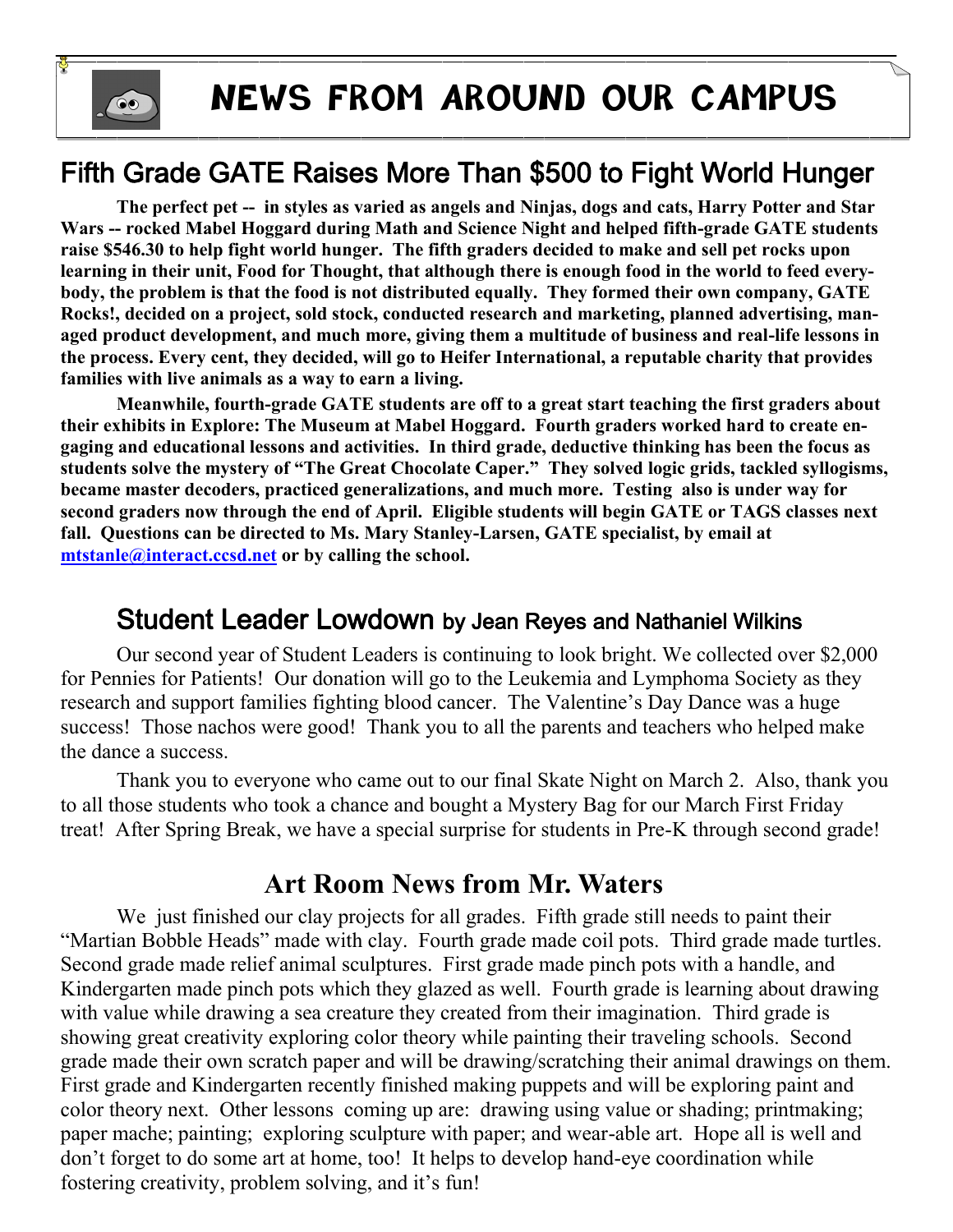### **Students of the Month February, 2016**



| <b>Room</b> | <b>Outstanding Student</b>        | <b>Most Improved</b>             |
|-------------|-----------------------------------|----------------------------------|
| 2           | Ninna Wang                        | <b>Cimar Hatcher</b>             |
| 3           | <b>Alexandra Garcia</b>           | <b>Alejandro Martinez</b>        |
| 4           | <b>Xiariah Drummer</b>            | <b>Eranda Citaku</b>             |
| 5           | <b>Haven Arcangel</b>             | <b>Angel Chavez-Pascual</b>      |
| 6           | <b>Shaelyn Cruz</b>               | Olivia Breaux                    |
| 7           | <b>Anna Bachvarov</b>             | <b>Melinda Bravo Avendano</b>    |
| 8           | <b>Brisa Flores/Gavin Lee</b>     |                                  |
| 9           | Vandalyn Holmes/Leo Morgan        |                                  |
| 10          | Dayana Barajas Solis/Sarai Zuniga |                                  |
| 11          | <b>Gennesys Marquez Rufino</b>    | <b>Rashell Escamilla</b>         |
| 13          | Daisy Hernandez-Anaya             | <b>Makedelawit Wondimagegn</b>   |
| 14          | <b>Misael Granados Arreola</b>    | Sylvia Walker                    |
| 15          | <b>Valentine Holmes</b>           | Karla Rojas-Rodriguez            |
| 16          | Kameelah Burns Coleman            | <b>Tiara Sanders</b>             |
| 17          | Ja'niya Coleman                   | <b>Aaliyah Avery</b>             |
| 19          | Angel San Pedro Jeronimo          | <b>Alex Delgado Aranza</b>       |
| 20          | <b>Elysse Collier</b>             | Jezet Gonzalez-Delgado           |
| 24          | <b>Jazmine Arellano</b>           | <b>Eloisa Cardenas-Navarrete</b> |
| 31          | <b>Kinverly Martin</b>            | Elena Kramer                     |

### Third Graders Celebrations and Future Forecasts

Congratulations on making it through the first semester of third grade! We are more than half way through the year and have a ways to go, so buckle up and enjoy the ride. Here are some celebrations of what we have accomplished and events to come.



Students have explored both fiction and nonfiction text, and the magical world that is figurative language. Do not be surprised to hear your child use idioms, similes, metaphors, personification and alliteration in their discussions with you. In math, we have explored more concepts of multiplication and division, area and perimeter, fractions, time, and problem solving. In writing, students started functional and research writing. Last but not least, in science and social studies, students finished learning about matter and have started to study, rocks and minerals along with the scientific method.

Remember, this is also an important time to persevere and work hard, as we will start SBAC testing in April. Our reward for all the hard work will be Field Day and our trip to Sea World in May. Continue to work hard, students and parents. We appreciate all your help and dedication to your child's education here at Mabel Hoggard Magnet School.